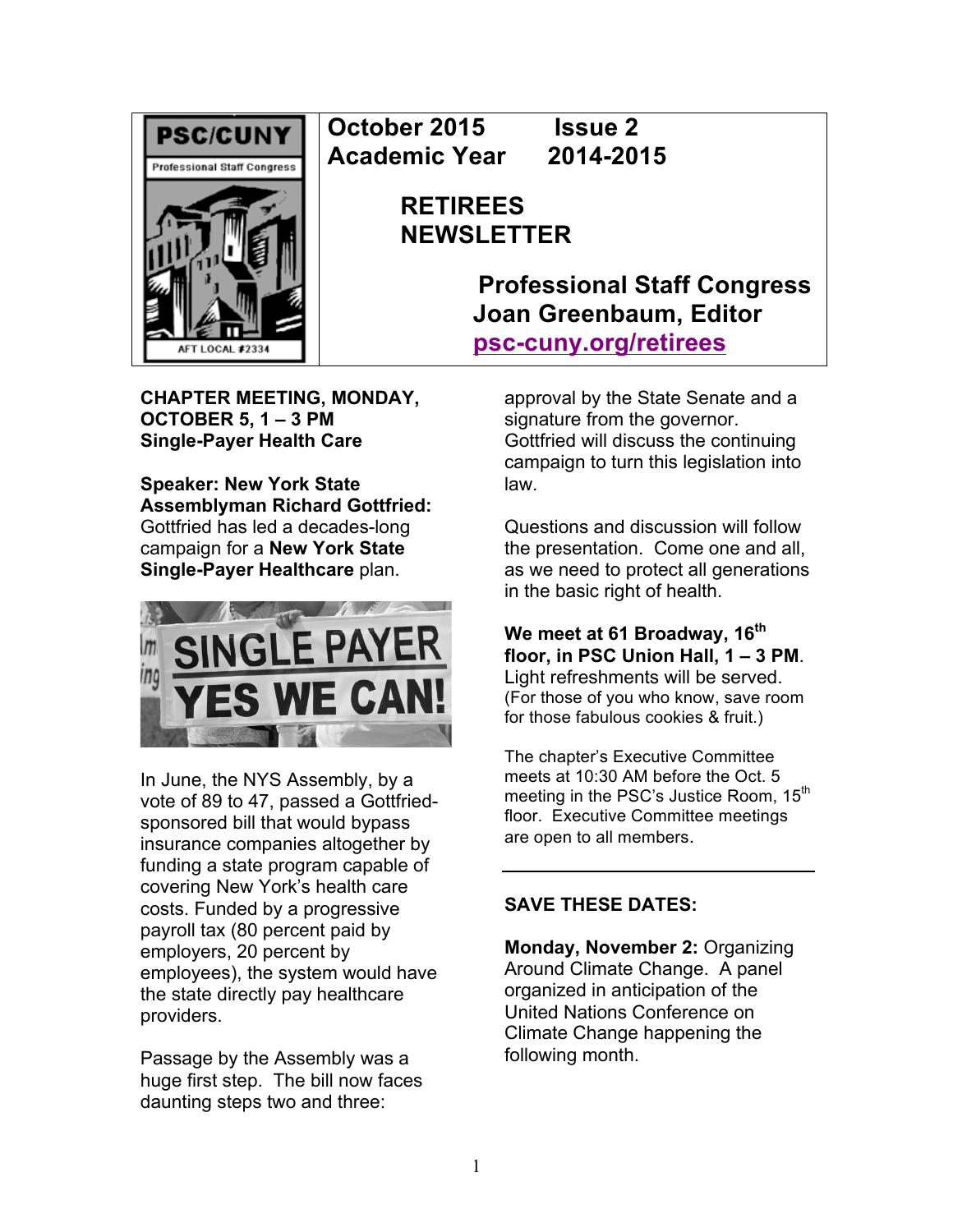**Monday, December 7:** A panel and discussion exploring issues raised by Atul Gawande's book, *Being Mortal*. [This will be our first book-club-like chapter meeting; Reading *Being Mortal* is not required, but you might enjoy it!]



### **Monday, January 11 Luncheon:**

We've invited CUNY alumni to speak who participated in the Mississippi Freedom Summer and the Selma marches. Luncheon is at John Jay College.

**Monday, February 1:** Ginger Adams Otis, author of *Fire-Fight, the Century-Long Battle to Integrate New York's Bravest.* Otis will be joined by a group of Black activist firefighters who played a key role in the campaign to integrate the FDNY.

#### **REPORT ON THE SEPTEMBER CHAPTER MEETING**. *PSC*

*President Barbara Bowen and NYSUT Vice President Paul Pecorale spoke at our opening chapter meeting on September 8. Our chapter's vice chair, Joel Berger, reports on both addresses.*

# **Barbara Bowen: Ramping Up the Resistance -- The PSC is Fighting Back**

In a fired-up and determined State of the Union address to the Retiree Chapter at its September 8 meeting, President Barbara Bowen stated that after five years without a contract (and six without a raise), "we will not accept the excuse that things are not moving in the State or in the City." The union will not accept not putting an economic offer on the table as management's response to collective bargaining. Chancellor Milliken's and the State's failure to provide funds to settle our contract "has to be seen as an attack on our students." Bowen reviewed the demographics and the income levels of CUNY students and spoke about how more burdens have been placed upon them as a result of inadequate funding. Focusing on the faculty, she said, "Having the insult--and the attack--of not having a raise is completely unacceptable." She outlined the PSC contract demands, including retroactive raises and money for future raises and support, asserting that, "we are completely justified in demanding a decent contract." A "maintenance of effort" bill requiring the State to fund CUNY's annual operating cost increases has passed both houses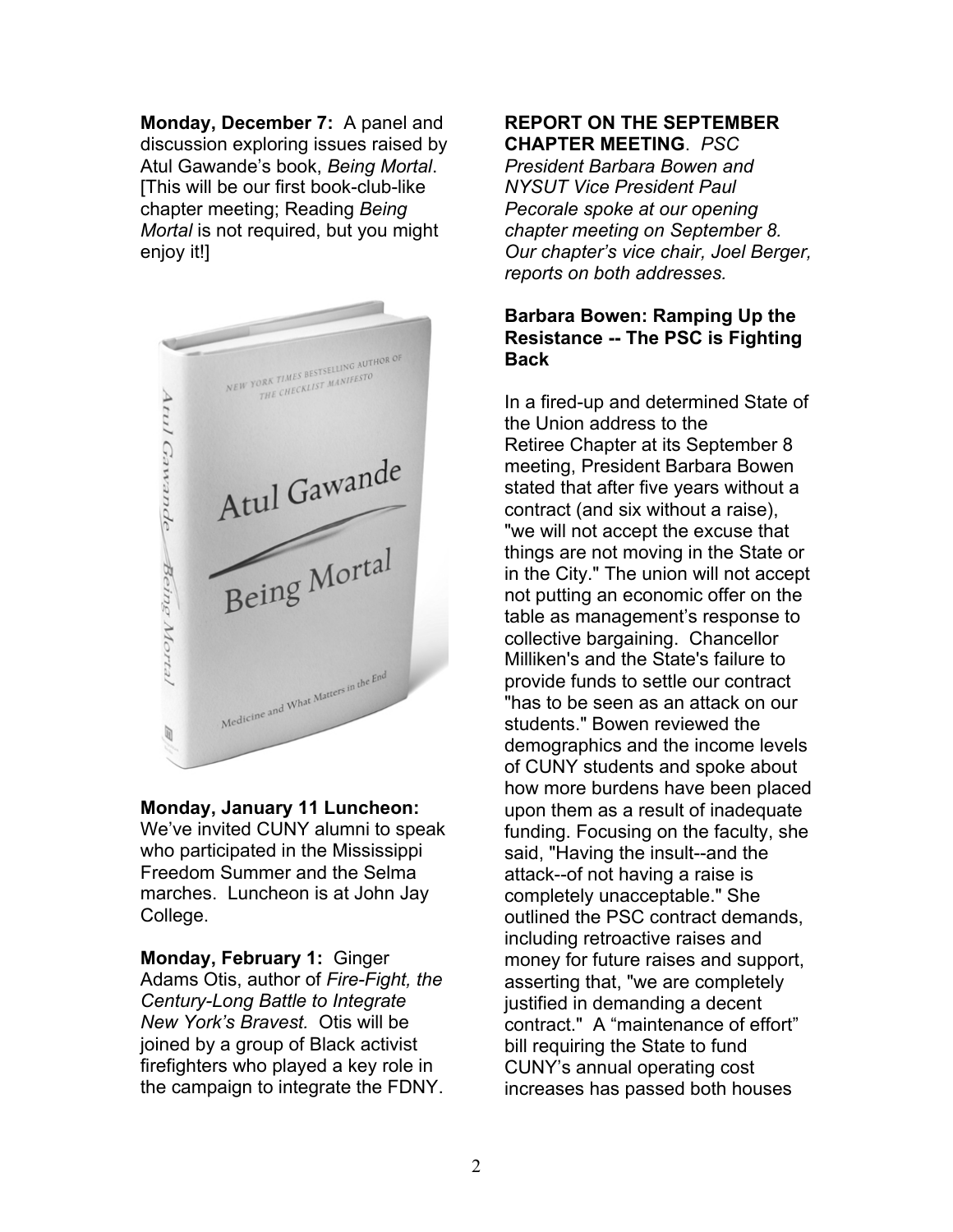of the State Legislature, and awaits Governor Cuomo's signature.

The PSC has begun a new level of resistance with action on local campuses, and a wake-up call protest at the Chancellor's CUNYfunded \$19,500-a-month apartment on **Oct.1** [see psc-cuny.org for details]. There will also be teach-ins and mass actions. Bowen emphasized that, "this is a fight with and for our students and for the whole of the City." She called upon us, the members of the Retiree chapter to engage in "the escalation that we are doing this fall." Forty retirees signed up at the meeting to join the picket line at the Chancellor's apartment on October 1.

# **Paul Pecorale: NYSUT Action Promotes K-12, PSC, and Higher Education**

Following President Bowen, Paul Pecorale, vice president of NYSUT and AFT vice president, affirmed NYSUT's support in the PSC 's struggle for a new contract. He reflected upon the year in Albany, with the leaders of the Assembly and the Senate under indictment and other legislators in jail. The reelection of Governor Cuomo colored his treatment of teachers. NYSUT did not endorse him and "he took it personally." The legislative session brought many changes at the K-12 level. The granting of tenure was increased from 3 to 4 years. NYSUT is fighting against efforts to eliminate tenure and against efforts to rate teachers based upon student test scores. The

statewide union is opposing an increase in charter schools, and is striving to increase funding for public schools. NYSUT championed the PSC's maintenance of effort bill, and is now building coalitions to secure the governor's signature.

Pecorale alerted the chapter to a mandatory referendum on whether to have a State Constitutional Convention in 2017, observing that there are many good things in the Constitution that we would not want to see removed.

# **THE RETIREES CHAPTER DOES THE TOUR DE BRONX. SUNDAY, OCTOBER 25.**



The Retirees Chapter will ride in the  $20<sup>th</sup>$  annual Tour de Bronx, a twentyfive mile ride through the borough's 61 neighborhoods. This is New York State's largest free bicycling event, beginning at the Grand Concourse and 161<sup>st</sup> Street (in the shadow of Yankee Stadium) and ending with a festival at the NY Botanical Garden.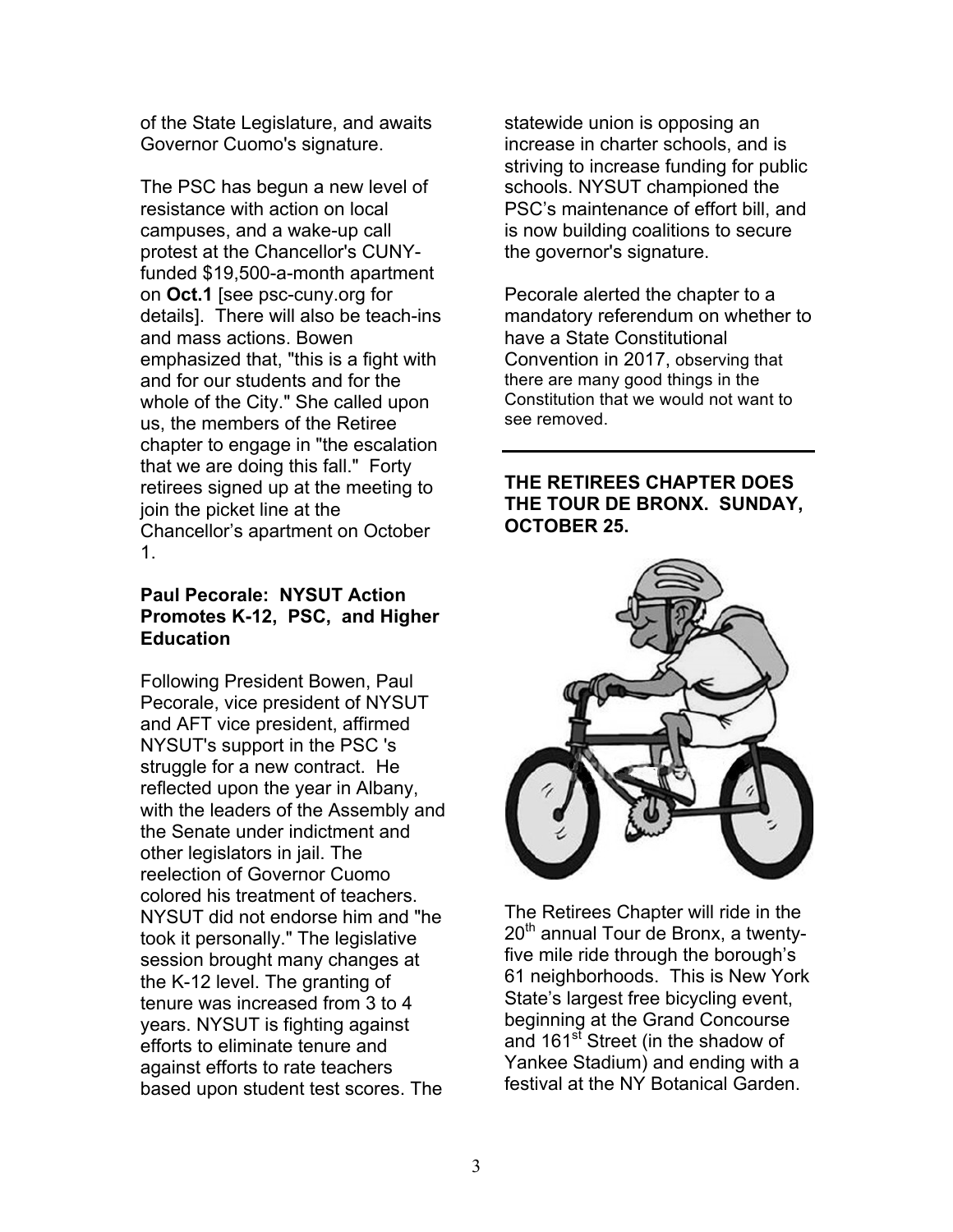This is a family-friendly event for every age and skill level accompanied by marshals and NYPD escorts. And it's a wonderful opportunity for PSC retirees to bike and bond.

If you would like **to join us, please email chapter chair Bill Friedheim at retirees@pscmail.org**.

**BOARD PASSES MEASURE ENTITLING RETIRED FACULTY AND LIBRARIANS TO RETAIN THEIR CUNY EMAILS**



On Monday, June 29, the CUNY Board of Trustees amended its policy on "Acceptable Use of Computer Resources" as follows:

> Use of CUNY Computer Resources is generally limited to activities relating to the performance by CUNY employees of their duties and responsibilities and, by students in connection with their college courses and activities, *and by retired CUNY teaching faculty, librarians, and other retired*

*employees approved by the college president or where the employee is a member of the Central Office staff then by the Chancellor or his or her designee.* [Amended section italicized.]

What is clear is that the policy applies to those who retired *after* June 2015. What is not clear is how it applies to those who retired *before* June 2015.

In a clarification, CUNY's Department of Labor Relations noted that retirees who requested a CUNY email address with the designator "ret" in it before 6/15 can request to their college to revert to their inservice cuny.edu email address.

The clarification suggested that faculty retirees who retired prior to June 2015 can contact their college and request activation of their inservice cuny.edu email address.

Here is what we suggest for those who retired *before* June 2015: If you still have a cuny.edu email address, do nothing. If you do not have a cuny.edu address and want one, contact your college president, cite the resolution and request activation of your cuny.edu email.

Tell us what happens by emailing retirees@pscmail.org.

By pushing this, we hope to establish a precedent for all retirees maintaining their cuny.edu accounts.

**NEW CALL TO ACTION BOOKLETS**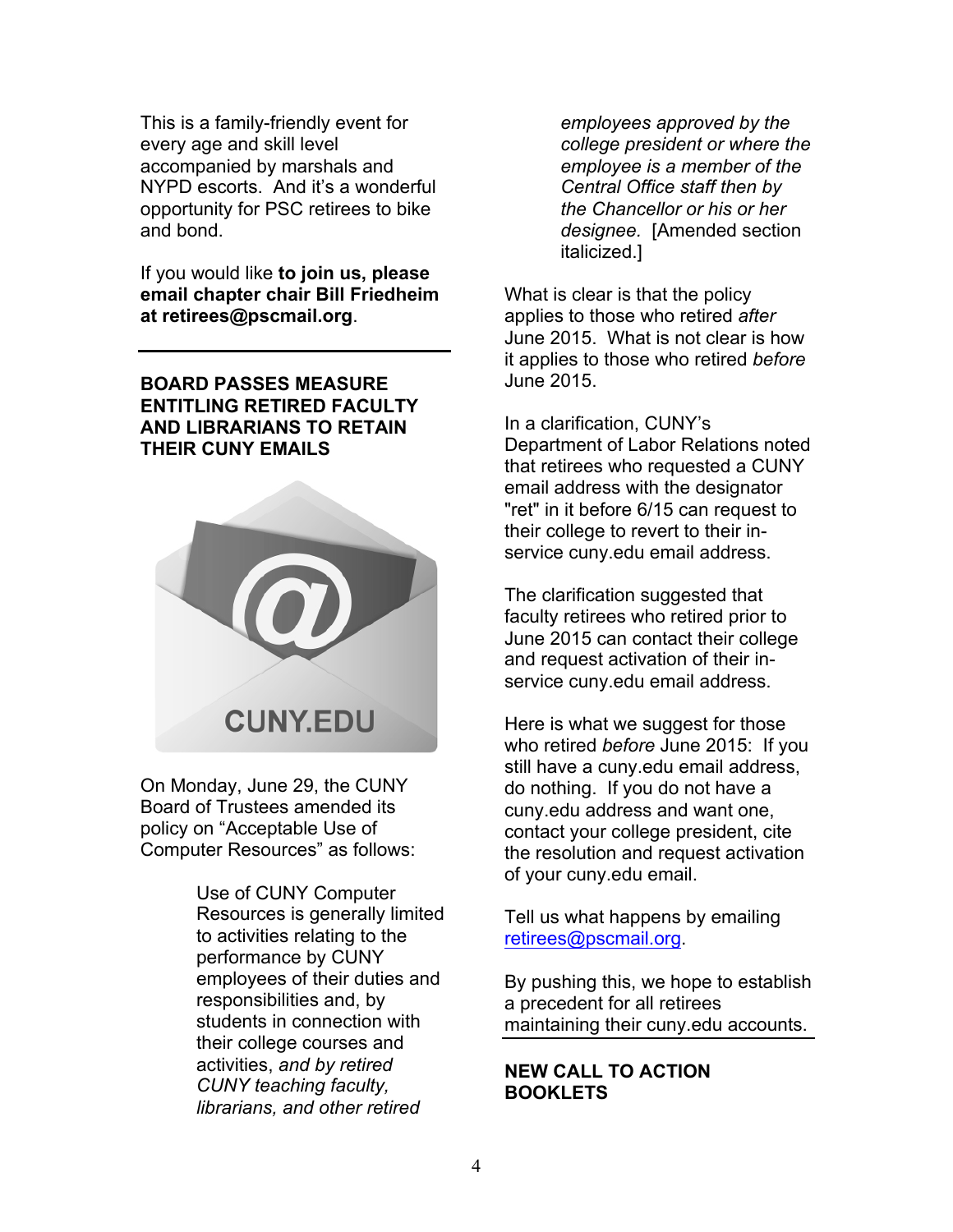Our Retirees Safety Net Working group has produced a revised, updated booklet for saving and expanding the Social Safety Net. You can download a copy on the website (www.psc-cuny.org/retirees) or better yet, come to the Oct. 5 meeting and get a copy.

If you work with a community group that may be interested in a workshop using this booklet, please email us at retirees@pscmail.org.

**Reminder: Annual retiree dues of \$71 are due.** Mail them in to the PSC/ 61 Broadway/15<sup>th</sup> floor/NY 10006. If you don't have a dues statement (or maybe you lost it with the other mail!), call the Membership Office at 212-354-1252.

# **CALLING ALL WRITERS**



Many members of the retiree chapter are hard at work on memoirs, academic writing, poetry, assorted essays and fiction. Connie Gemson, an experienced writing facilitator, will be putting together a meeting of such scribes who may be interested in sharing work and peer review. As those who fiddle away at writing in retirement know, a supportive group

may be just the right kick in the pants to continue writing. First meeting to plan and begin to share: **Monday, Nov. 9, 1-3 PM** at the PSC, 61 Broadway, 15<sup>th</sup> floor. Contact Connie for more information: chgemson@aol.com.

**Newsletter writing**: If you would like to contribute a short piece about retirement or a current political issue, please send it to Newsletter editor: Joan Greenbaum joanbaum@ix.netcom.com



**Monday, October 19 Meet at 2 PM in front of Katz's Deli**, 205 E. Houston St. (corner Ludlow). Take the F train to 2nd Ave. The tour takes about 2 hours.

Our first in what we hope will become a series of historical walking tours will be led by Stephen Levine. We will explore the landmarks of the old Jewish neighborhood, including the Jewish Daily Forward, the Educational Alliance, the University and Henry Street Settlement Houses, the Bialystoker Synagouge,